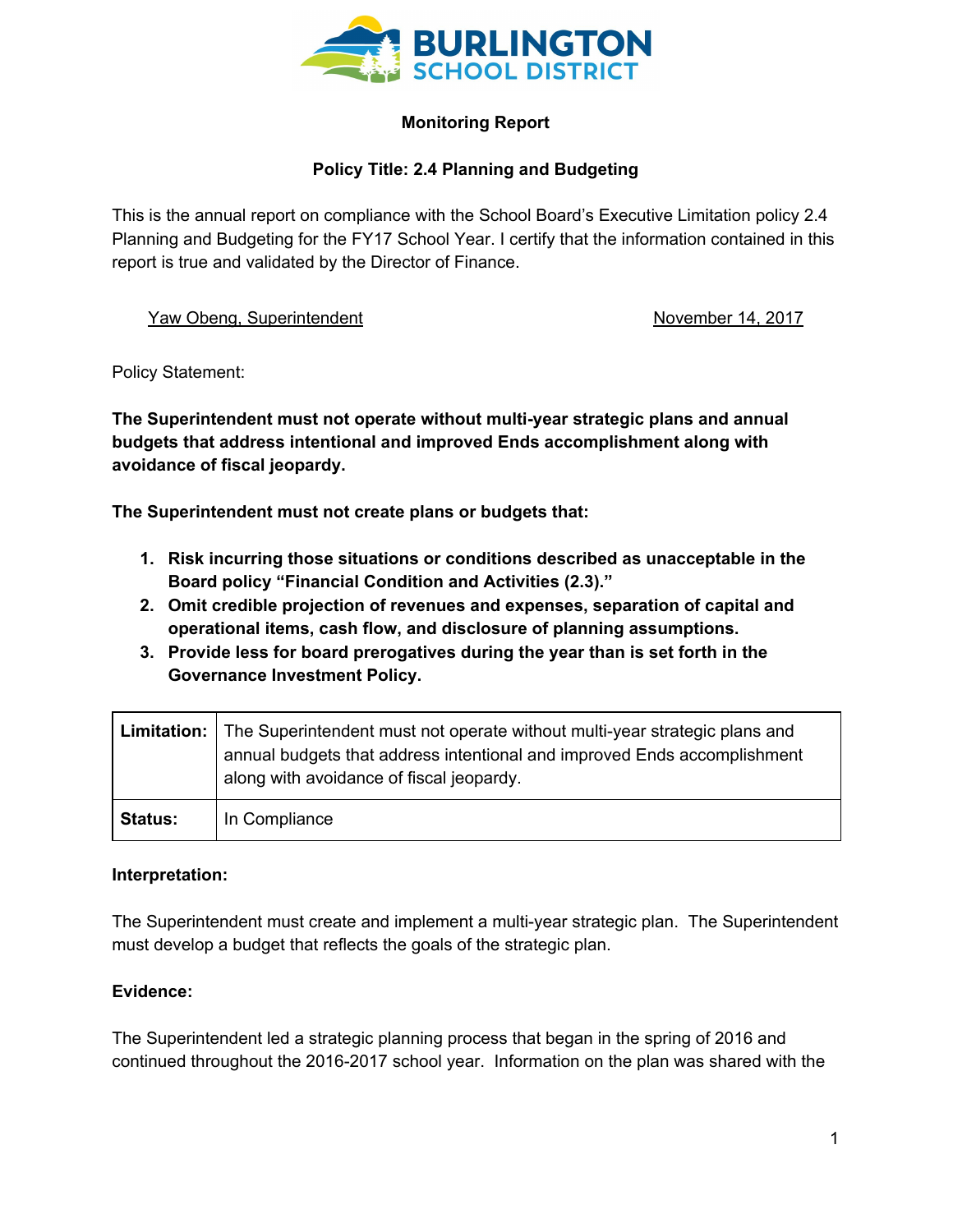

Board and is available on the BSD [website.](http://www.bsdvt.org/district/strategic-plan/) Staff is beginning the process of translating the goals of the plan into action steps, including steps that will require budgeted investments.

The FY18 budget was developed with the strategic plan in mind. New investments were directly connected to the three strategic priorities, as can be seen from the budget [presentation](http://www.bsdvt.org/wp-content/uploads/2017/07/20170111-FY18-Budget-Presentation-Board-Approved.pdf) made to the Board. This information was also shared with the Board and community in the [Comprehensive](http://www.bsdvt.org/wp-content/uploads/2017/07/FY18-Comprehensive-Budget-Document.pdf) Budget Document (see pages 5 & 6).

|                | <b>Limitation:</b> 1. Risk incurring those situations or conditions described as unacceptable in the<br>Board policy "Financial Condition and Activities (2.3)." |
|----------------|------------------------------------------------------------------------------------------------------------------------------------------------------------------|
| <b>Status:</b> | In Compliance                                                                                                                                                    |

## **Interpretation:**

The Superintendent shall present a budget that sufficiently allocates funds to meet known and anticipated expenses necessary to pursue the Ends policy, the multi-year strategic plan, and the budget parameters set by the Board. The budget shall be developed so that more funds will not later need to be added to the budget, unplanned debt will not be incurred, and the use of fund balance reserves are planned in advance, and known obligations (payroll and operating) are fully funded.

## **Evidence:**

- The [FY16](http://www.bsdvt.org/wp-content/uploads/2017/07/Burlington-Sch-Dist-16-FS-final.pdf) audit revealed an operating surplus, a condition generally indicative that sufficient funds were budgeted for operational needs. However, this surplus was incorporated into the FY18 budget, which allowed for the maintenance or addition of important services, but creates a structural budget challenge in future years.
- Issuance of new debt was planned as part of the capital planning process and was presented to both the School Board and the Infrastructure and Technology Committee (see [agendas](http://www.boarddocs.com/vt/bsdvt/Board.nsf/vpublic?open) and [minutes\)](http://www.bsdvt.org/school-board/agendaminutes/). Debt incurred in support of these investments was approved by the School Board as part of the FY17 budget process (see March 8, 2016 Board meeting minutes) and the FY18 budget process (see the **[Sustainable](http://www.bsdvt.org/wp-content/uploads/2017/07/20170111-FY18-Budget-Presentation-Board-Approved.pdf) Finance and** [Facilities](http://www.bsdvt.org/wp-content/uploads/2017/07/20170111-FY18-Budget-Presentation-Board-Approved.pdf) slides).
- Use of fund balance reserves to support the FY18 budget were planned and included in the [Comprehensive](http://www.bsdvt.org/wp-content/uploads/2017/07/FY18-Comprehensive-Budget-Document.pdf) Budget Document (see page 6).
- Generally speaking, the evidence illustrating compliance with policy 2.3 indicates that the budgeting and planning process for FY16 was sufficient to avoid incurring the conditions identified as unacceptable in said policy.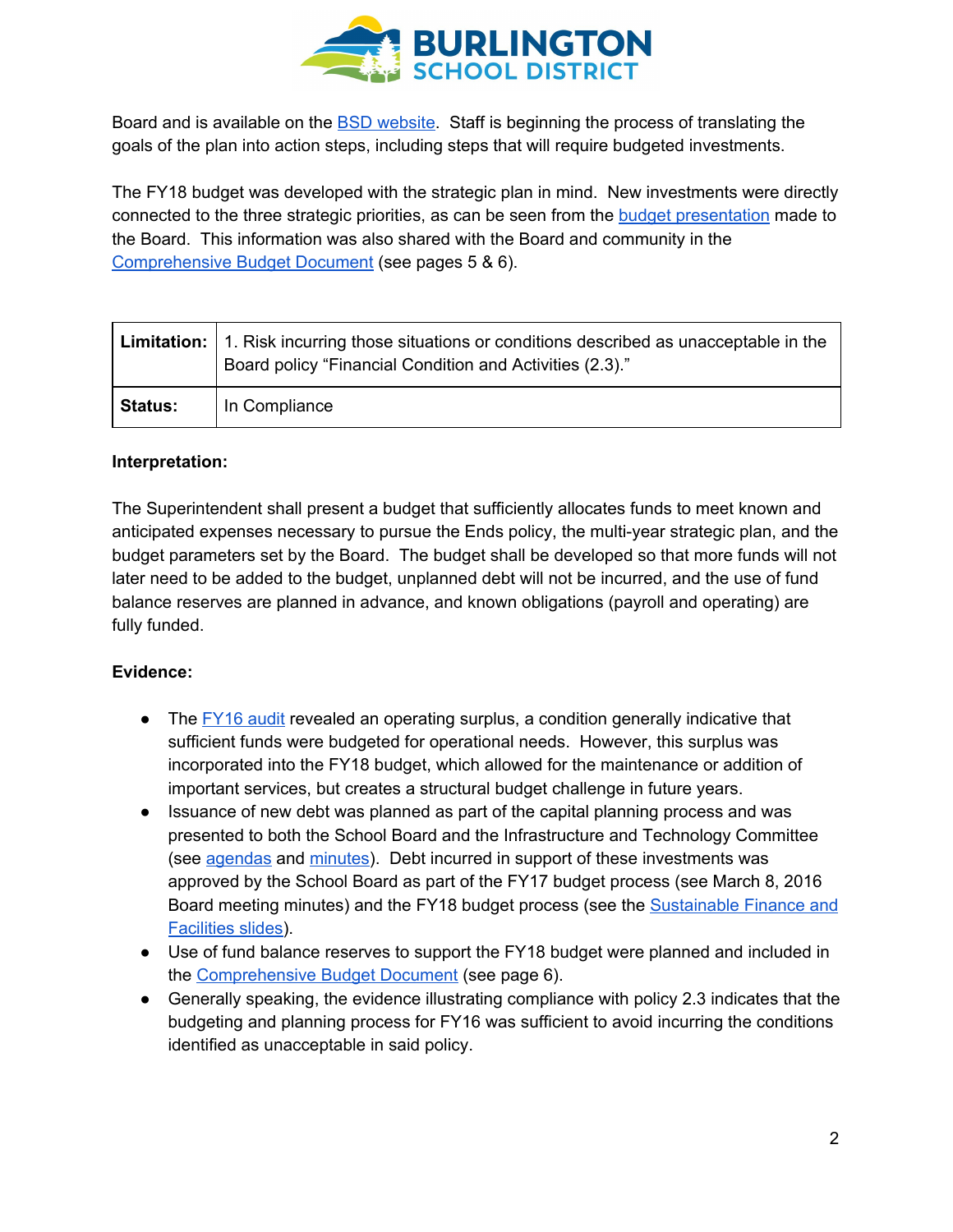

|                | Limitation: 2. Omit credible projection of revenues and expenses, separation of capital and<br>operational items, cash flow, and disclosure of planning assumptions. |
|----------------|----------------------------------------------------------------------------------------------------------------------------------------------------------------------|
| <b>Status:</b> | In Compliance                                                                                                                                                        |

#### **Interpretation:**

"Credible projections" is interpreted to mean that revenue and expense projections are based on both historical trends and plans for the new budget year. "Separation of capital and operational items" is interpreted to mean that any major construction or capital improvement projects, and the bond revenues for these projects, are distinguished from the operating items and revenues. "Cash flow" is interpreted to mean the need for borrowing funds to bridge gaps between cash needs and receipt of revenues. "Disclosure of planning assumptions" is interpreted to mean details about what is included in the budget, the impact of the budget on education programs, and variables related to tax considerations.

#### **Evidence:**

- Revenue and expense projections: Monthly variance reports are presented to the Board as part of each board [meeting](http://www.boarddocs.com/vt/bsdvt/Board.nsf/vpublic?open) agenda. These reports reflect actual revenues and expenses versus budgeted amounts. Anticipated revenue or expenditure issues are highlighted for discussion.
- Separation of capital and operational items: The ITC committee was presented with planned FY16 capital expenditures and the need for bond revenue to support these expenditures. The Board approve bonding for these amounts, and the bond funds are separately accounted for and reflect in the District's **[FY16](http://www.bsdvt.org/wp-content/uploads/2017/07/Burlington-Sch-Dist-16-FS-final.pdf) audit** (Schedule F, page 90).
- Cash Flow: Monthly cash flow reports are presented to the Board as part of each [board](http://www.boarddocs.com/vt/bsdvt/Board.nsf/vpublic?open) [meeting](http://www.boarddocs.com/vt/bsdvt/Board.nsf/vpublic?open) agenda. These reports illustrate a predictable pattern of cash-on-hand fluctuations that are primarily the result of regular payroll expenditures and intermittent revenues from the the Education Fund.
- Disclosure of Planning Assumptions: The Board was presented with planning assumptions and anticipated operational changes throughout the FY17 budget development process, and these presentations were posted as part of each [board](http://www.boarddocs.com/vt/bsdvt/Board.nsf/vpublic?open) [meeting](http://www.boarddocs.com/vt/bsdvt/Board.nsf/vpublic?open) agenda. These presentations included changes to budgeted amounts, programmatic adjustments, and estimated tax impacts (for example, see the budget development [presentation](http://www.boarddocs.com/vt/bsdvt/Board.nsf/files/AGUBWP8350BB/$file/FY18%20Budget%20Development%20Update%2020161220.pdf) of December 20, 2016).